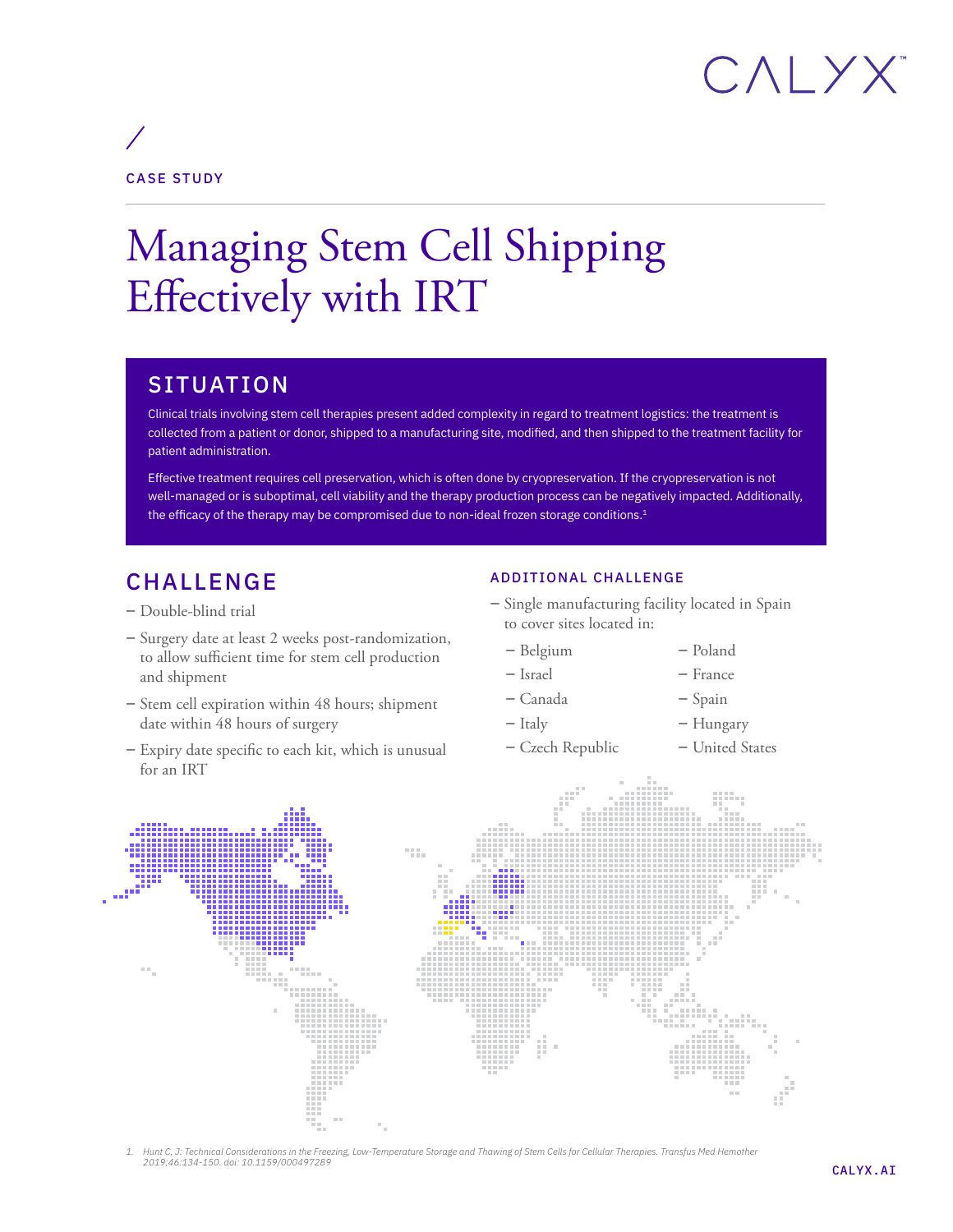### SOLUTION

Calyx delivered an effective IRT solution that enabled cell preservation during this challenging trial.



- 1 Site randomizes the patient and enters the expected surgery date and time
- 2 IRT sends patient number, surgery date, treatment group and kit number to manufacturing facility
- 3 Depot confirms kit dispatch in IRT, entering the latest arrival date and time, to account for kit expiry date
- 4 Upon shipment arrival, site enters actual date and time of arrival
	- 5 Site enters the actual surgery date and time
- $\star$ IRT controls in place to manage kit expiry

Contact [hello@calyx.ai](mailto:hello%40calyx.ai?subject=) to learn how Calyx IRT can enable your trials' success.

#### KEY HIGHLIGHTS

- Strict controls set in IRT to allow sufficient time between randomization and surgery
- IRT accounted for potential differences between depot and site local times to ensure expiry controls did not fail
- IRT capped the number of patients enrolled in the same region over time to account for manufacturing limits
- Caps were editable by study team for simplicity and improved reaction time to unforeseen situations
- In-depth training provided to site users to reduce risk of delaying stem cell production and shipment